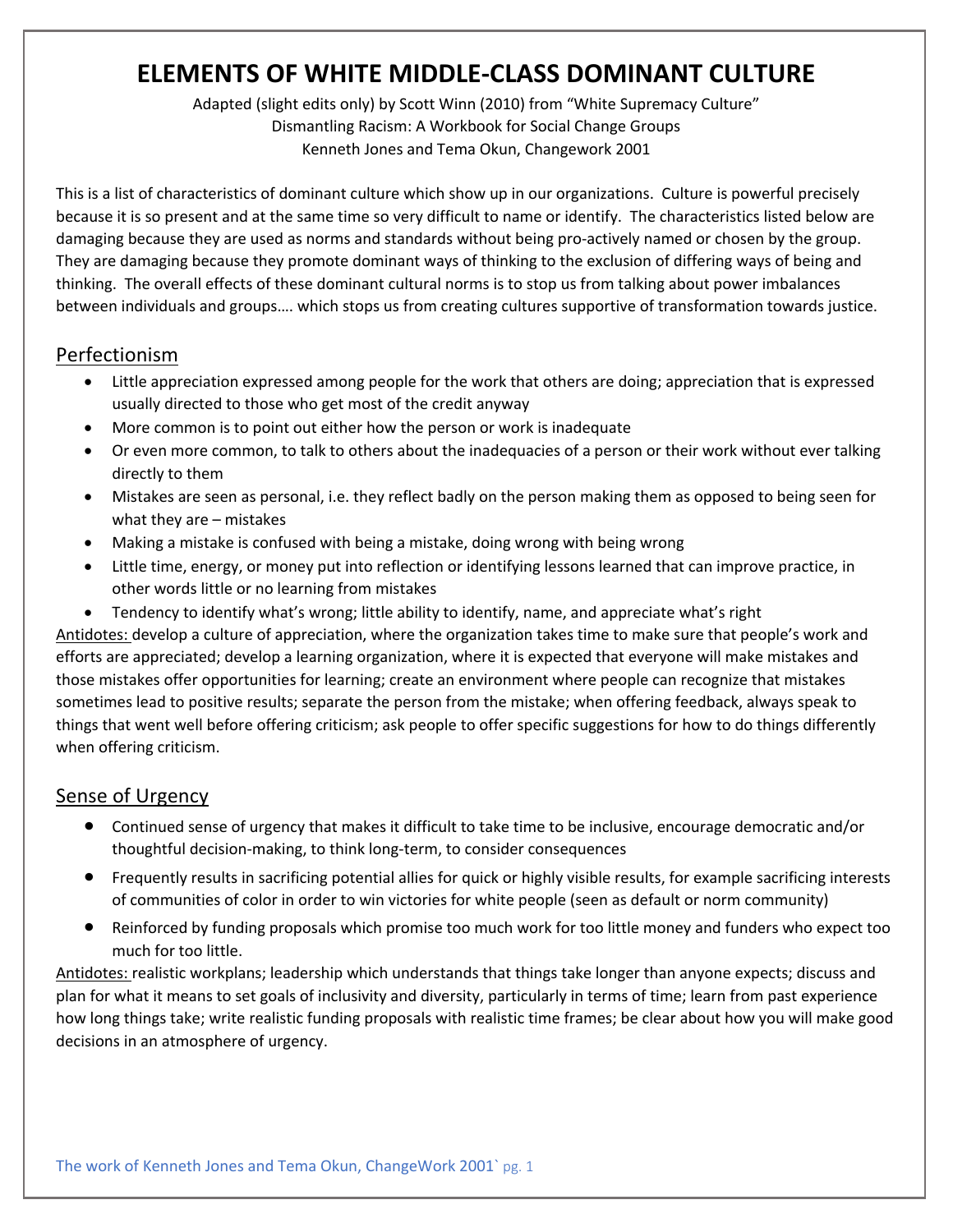#### Defensiveness

- The organizational structure is set up and much energy spent trying to prevent abuse and protect power as it exists rather than to facilitate the best our of each person or to clarify who has power and how they are expected to use it
- Because of either/or thinking (see below), criticism of those with power is viewed as threatening, inappropriate, (or rude)
- People respond to new or challenging ideas with defensiveness, making it very difficult to raise these ideas
- A lot of energy in the organization is spent trying to make sure that people's feelings aren't getting hurt or working around defensive people
- The defensiveness of people in power creates an oppressive culture

Antidotes: understand that structure cannot in and of itself facilitate or prevent abuse; understand the link between defensiveness and fear (of losing power, losing face, losing comfort, losing privilege); work on your own defensiveness; name defensiveness as a problem when it is one; give people credit for being able to handle more than you think; discuss the ways with which defensiveness or resistance to new ideas gets in the way of the mission.

# Quantity over Quality

- All resources of organization are directed toward producing measurable goals
- Things that can be measured are more highly valued than things that cannot, for example: numbers of people attending a meeting, newsletter circulation, money spent are valued more than quality of relationship, democratic decision making, ability to constructively deal with conflict
- Little or no value attached to process; if it cant be measured, it has no value
- Discomfort with emotion and feelings
- No understanding that when there is a conflict between content (the agenda of the meeting) and the process (people's need to be heard or engaged), process will prevail (for example, you may get through the agenda, but if you haven't paid attention to people's need to be heard, the decisions made at the meeting are undermined and/or disregarded)

Antidotes: include process or quality goals in your planning; make sure your organization has a values statement which expresses the ways in which you want to do your work; make sure this is a living document and that people are using it in their day to day work; look for ways to measure process goals (for example if you have a goal of inclusivity, think about ways you can measure whether or not you have achieved that goal); learn to recognize those times when you need to get off the agenda in order to address people's underlying concerns.

## Worship of the Written Word

- If it's not in a memo, it doesn't exist
- The organization does not take into account or value other ways in which information gets shared
- Those with strong documentation and writing skills are more highly valued, even in organizations where ability to relate to other is key to the mission

Antidotes: take time to analyze how people inside and outside the organization get and share information; figure out which things need to be written down and come up with alternative ways to document what is happening; work to recognize the contributions and skills that every person brings to the organization (for example, the ability to build relationships with those who are important to the organization's mission).

## Only one right way

• The belief there is one right way to do things and once people are introduced to the right way, they will see the light and adopt it

The work of Kenneth Jones and Tema Okun, ChangeWork 2001` pg. 2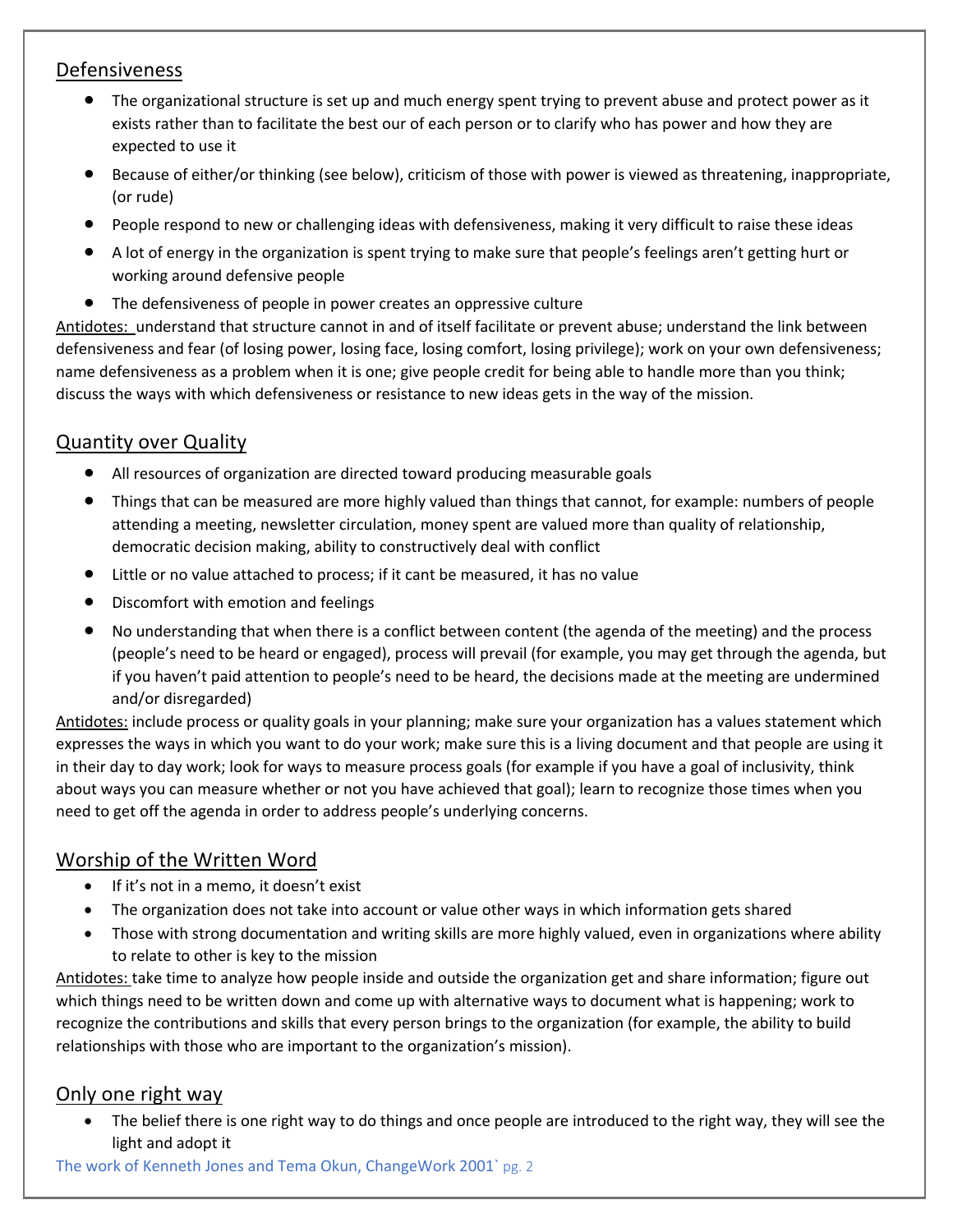- When they do not adapt or change, then something is wrong with them (the other, those not changing), not with us (those who "know" the right way)
- Similar to the missionary who does not see the value in the culture of the other communities, sees only value in their beliefs about what is good

Antidotes: accept that there are many ways to get to the same goal; once the group has made a decision about which way will be taken, honor that decision and see what you and the organization will learn from taking that way, even and especially if it is not the way you would have chosen; work on developing the ability to notice when people do things differently and how those different ways might improve your approach; look for the tendency for a group or a person to keep pushing the same point over and over out of a belief that there is only one right way and then name it; when working with communities from a different culture than yours or your organizations, be clear that you have some learning to do about the communities' ways of doing; never assume that you or your organization know what's best for the community in isolation from meaningful relationships with that community.

#### Paternalism

- Decision making is clear to those with power and unclear to those without it
- Those with power think they are capable of making decisions for and in the interests to those without power
- Those with power often don't think it is important or necessary to understand the viewpoint or experience of those for whom they are making decisions
- Those without power understand they do not have it and understand who does
- Those without power do not really know how decisions get made and who makes what decisions and yet they are completely familiar with the impact of those decisions on them

Antidotes: make sure that everyone knows and understands who makes what decisions in the organization; make sure everyone knows and understands their level of responsibility and authority in the organization; include people wio are affected by decisions in the decision-making.

# Either/Or Thinking

- Things are either/or good/bad, right/wrong, with us/against us
- Closely linked to perfectionism in making it difficult to learn from mistakes or accommodate conflict
- Nonsense that things can be both/and
- Results in trying to simplify complex things, for example believing that poverty is simply a result of lack of education
- Creates conflict & increases sense of urgency, as people are felt they have to make decisions to do either this or that, with no time or encouragement to consider alternatives, particularly those which may require more time or resources

Antidotes: notice when people use either/or language and push to come up with more than two alternatives; notice when people are simplifying complex issues, particularly when the stakes seem high or an urgent decision needs to be made, slow it down & encourage people to do a deeper analysis; when people are faced with an urgent decision, take a break & give people some breathing room to think creatively; avoid making decisions under extreme pressure.

#### Power Hoarding

- Little, if any, value around sharing power
- Power seen as limited, only so much to go around
- Those with power feel threatened when anyone suggests changes in how things should be done in the organization, feel suggestions for change are a reflection on their leadership
- Those with power don't see themselves as hoarding power or as feeling threatened
- Those with power assume they have the best interests of the organization at heart and assume those wanting change are ill-informed (stupid), emotional, inexperienced

The work of Kenneth Jones and Tema Okun, ChangeWork 2001` pg. 3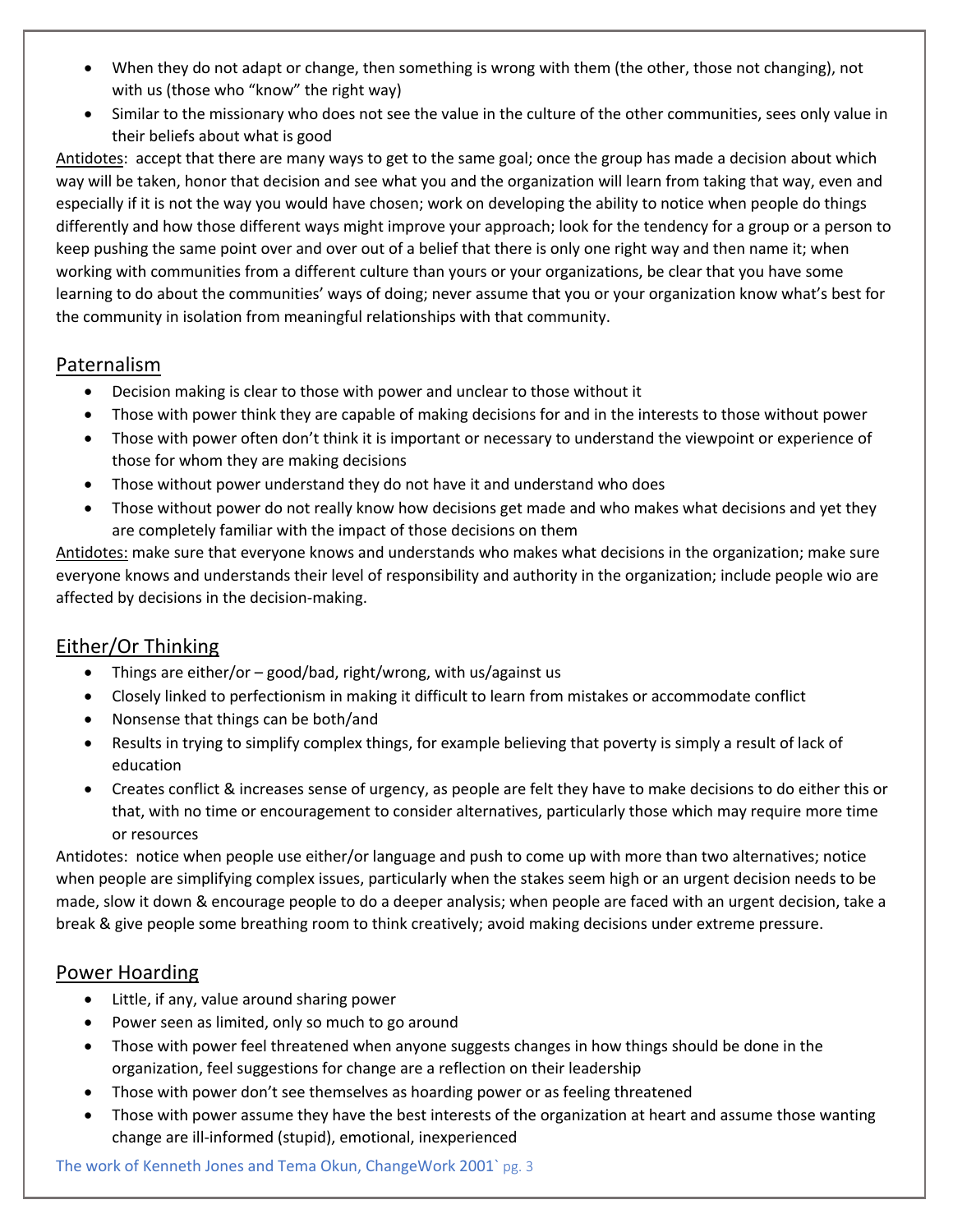Antidotes: Include power sharing in your organization's values statement; discuss what good leadership looks like & make sure people understand that a good leader develops the power & skills of others; understand that change is inevitable & challenges to your leadership can be healthy & productive; make sure the organization is focused on the mission.

## Fear of Open Conflict

- People in power are scared of conflict and try to ignore it or run from it
- When someone raises an issue that causes discomfort, the response is to blame the person for raising the issue rather than look at the issue which is actually causing the problem
- Emphasis on being polite
- Equating the raising of difficult issues with being impolite, rude, or out of line

Antidotes: role play ways to handle conflict before conflict happens; distinguish between being polite & raising hard issues; don't require those who raise hard issues to raise them in 'acceptable' ways, especially if you are using the ways in which issues are raised as an excuse not to address the issues being raised; once a conflict is resolved, take the opportunity to revisit it and see how it might have been handled differently.

# Individualism

- Little experience or comfort working as part of a team
- People in organization believe they are responsible for solving problems alone
- Accountability, if any, goes up and down, not sideways to peers or to those the organization is set up to serve
- Desire for individual recognition and credit
- Leads to isolation
- Competition more highly valued than cooperation and where cooperation is valued, little time or resources devoted to developing skills in how to cooperate
- Creates a lack of accountability, as the organization values those who can get things done on their own without needing supervision or guidance

Antidotes: include teamwork as an important value in your value statement; make sure the organization is working towards shared goals and people understand how working together will improve performance; evaluate people's ability to work in a team as well as their ability to get the job done; make sure that credit is given to all those who participate in an effort, not just the leaders or most public person; make people accountable as a group rather than as individuals; create a culture where people bring problems to the group; use staff meetings as a place to solve problems, not just a place to report activities.

# I'm the only one

- Connected to individualism, the belief that if something is going to get done right, 'I' have to do it
- Little or no ability to delegate work to others

Antidotes: evaluate people based on their ability to delegate to others; evaluate people based on their ability to work as part of a team to accomplish shared goals.

# Progress is Bigger, More

- Observed in systems of accountability and ways we determine success
- Progress in an organization which expands (adds staff, adds projects) or develops the ability to serve more people (regardless of how they are serving them)
- Gives no value, not even negative value, to its cost, for example, increased accountability to funders as the budget grows, ways in which those we serve may be exploited, excluded, or underserved as we focus on how many we were serving instead of quality of service or values created by the ways in which we serve

The work of Kenneth Jones and Tema Okun, ChangeWork 2001` pg. 4